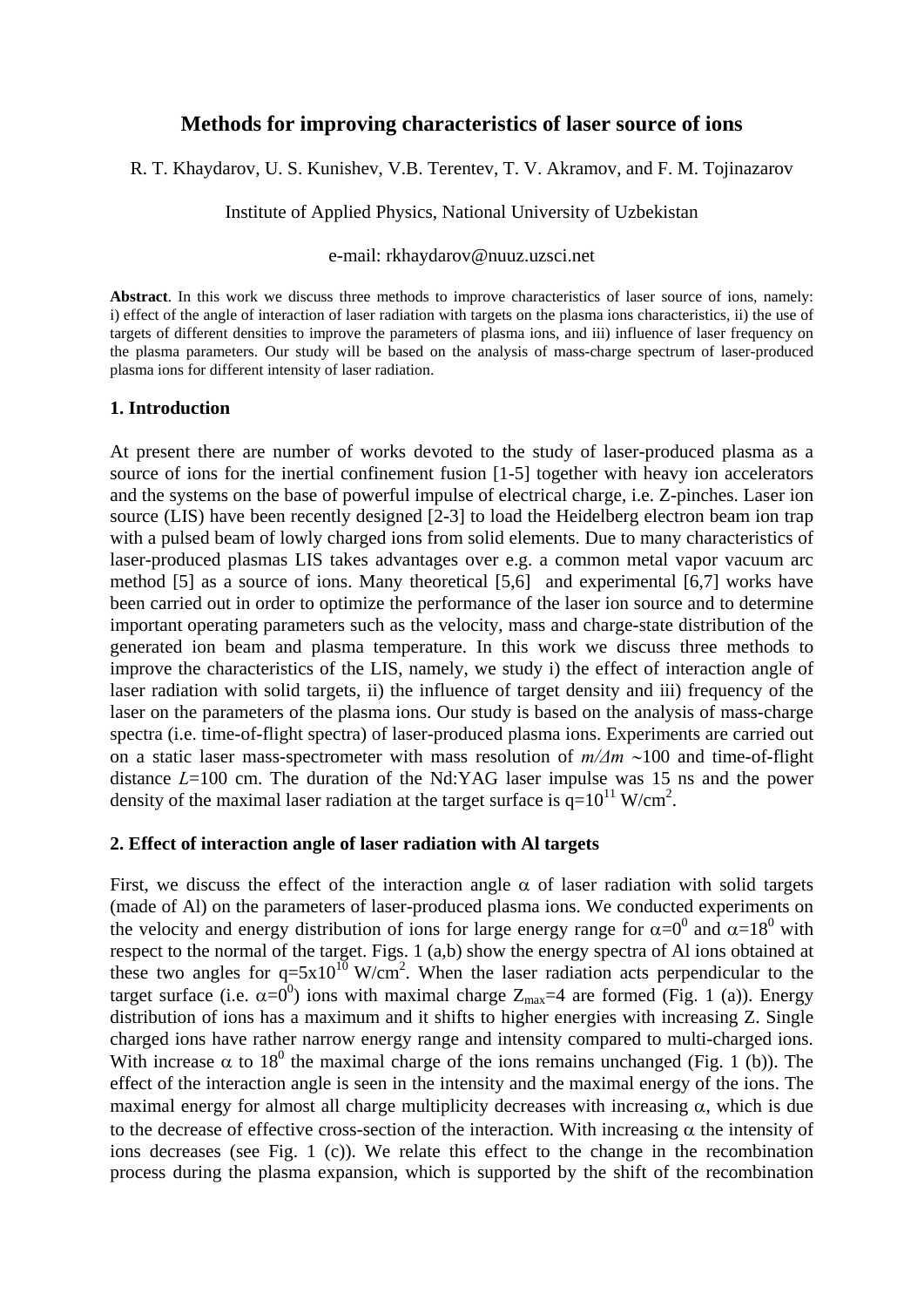maxima in the energy spectra. Thus, with changing  $\alpha$  we can control the current of smallcharge ions without applying and additional equipments.



*Fig. 1. Energy spectra of Al ions of charge Z=1-4 obtained under the action of laser radiation with*   $q=5x10^{10}$  W/cm2 for  $\alpha=0^0$  (a) and  $\alpha=18^0$  (b). (c) shows the intensity of the ions as a function of ions *charge Z.* 

## **3. Interaction of laser radiation with porous targets**

Next, we study the effect of target density on the parameters of laser-produced plasma ions. Targets, made of  $Ho_2O_3$ , have densities  $\rho_0=1.2$  g/cm<sup>3</sup> (initial condition-powder),  $\rho_1=1.4$ g/cm<sup>3</sup>,  $\rho_2 = 2.8$  g/cm<sup>3</sup>,  $\rho_3 = 3.2$  g/cm<sup>3</sup>,  $\rho_4 = 3.5$  g/cm<sup>3</sup>,  $\rho_5 = 3.7$  g/cm<sup>3</sup>. Plasma is formed on the surface of these targets under the action of laser radiation normal to the target surface and the intensity of the laser was within  $q=10^8 \text{-} 10^{11}$  W/cm<sup>2</sup>. Fig. 2 shows the maximal charge  $Z_{\text{max}}$  of Ho (solid curves) and O (dashed curves) ions as a function of intensity of laser radiation q for two different values of target density  $\rho$ . Regardless on the ions mass,  $Z_{\text{max}}$  changes non-linear with increasing q. However,  $Z_{\text{max}}$  strongly depends on  $\rho$  – maximal charge of heavy (Ho) ions increases and the one of light (O) ions decreases with increasing  $\rho$ .

Fig. 3 shows the energy spectra of ions in Ho<sub>2</sub>O<sub>3</sub> plasma obtained at  $q=10^{11}$  W/cm<sup>2</sup> for four different values of the target density. For any density of the target, two groups of ions with different spectral range and charge are clearly seen, but the structure and width of energy spectra and intensity and charge of different kind of ions strongly depend on ρ. At low density of the target [Fig. 3(a)] oxygen ions with charge  $Z=1-4$  have energies in the range of  $25-370$  $eV$ . The maximum charge of *Ho* ions in this case equals to  $Z_{max}=3$  and they have wider energy spectra (50 – 800 *eV*). With increasing target density *O* ions with larger charge ( $Z > 2$ ) disappear from the spectra and the energy range of oxygen ions considerably decreases (see Fig. 2(b)). For example, the maximal energy of double charged  $O^{+2}$  ions decreases three times for larger  $\rho = \rho_2$  compared to the reference sample  $(\rho = \rho_0)$ . *Ho* ions with charge Z=4 are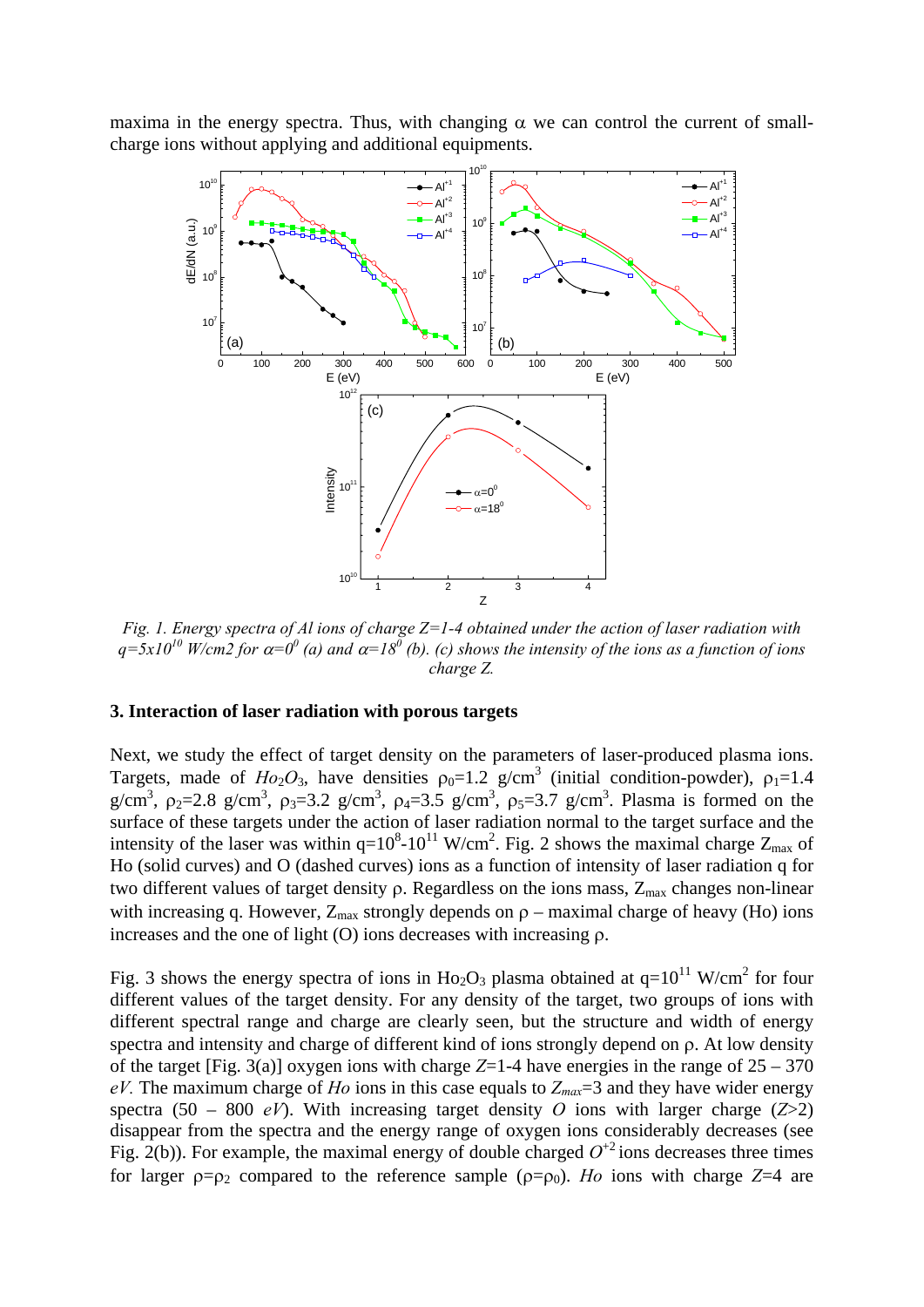detected for ρ=ρ2 and there is slight increase of energy diapason of *Ho* ions. With further increase of ρ (see Fig. 2 (c)) energy spectra of *O* ions remain unchanged and energy range of *Ho* ions increases. The maximal charge of both kinds of ions remains the same.



*Fig. 2. Dependence of maximal charge Z<sub>max</sub> of Ho (solid curves) and O (dashed curves) ions in*  $Ho_2O_3$  plasma as a function of intensity of laser radiation for the target density  $\rho_l$ =1.4 g/cm<sup>3</sup> (thin *curves)* and  $\rho_3 = 3.2$  g/cm<sup>3</sup> (thick curves).



*Fig. 3. The energy spectra of ions from two-element Ho<sub>2</sub>O<sub>3</sub> plasma for different values of target density:*  $\rho = \rho_0$  (*a*),  $\rho = \rho_2$  (*b*),  $\rho = \rho_3$  (*c*) and  $\rho = \rho_5$  (*d*).

These experimental results can be explained by the nature of the targets. The structure of such porous materials consists of solid particles with different shape alternating with empty spaces. Therefore, the properties of such materials are determined with mass composition, sizes and density of those granules. For small ρ, most of the laser radiation enter deep inside the sample and the radiation is absorbed "volumetrically" due to the "internal evaporation". In this case decrease of selective recombination losses takes place for multi-charged *O* ions, compared to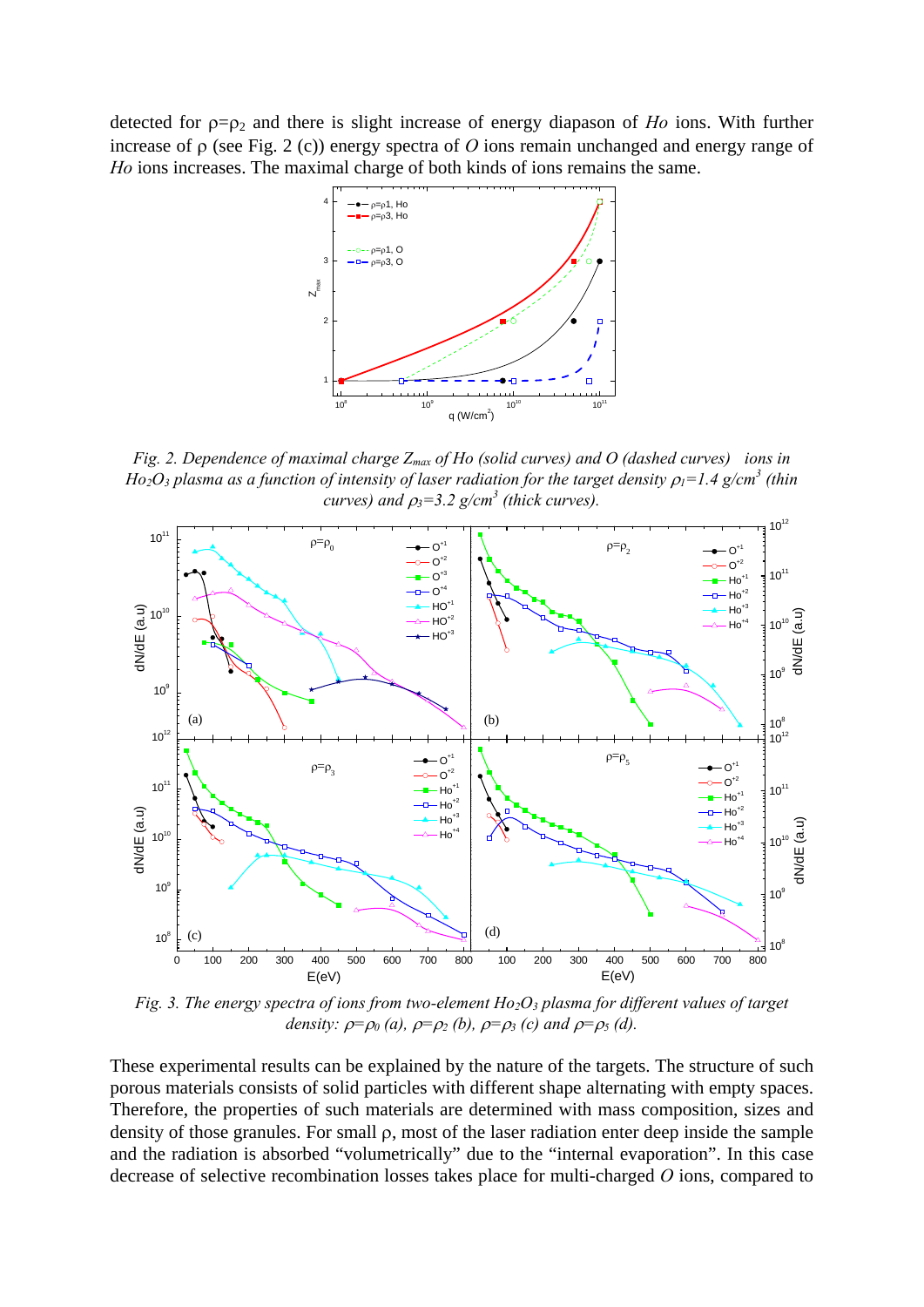*Ho* ions. Therefore, in this interval of the density ρ maximal charge of *O* ions is higher than the one of *Ho* ions. For larger target density ρ the laser radiation mostly interacts with the surface of the sample. In this case the ionization processes of *Ho* ions predominate and the recombination losses of multi-charge *Ho* ions decrease compared to the one of *O* ions. Therefore, the maximal charge of *Ho* ions is higher than the charge of *O* ions. We have to mention that the characteristics of laser-produced plasma, like maximal charge, energy and intensity of ions does not change with further increasing  $\rho > \rho_3$ . This indicates that starting from  $\rho = \rho_3$  characteristics of our samples become close to the one of solid targets.

#### **3. Effect of laser frequency on the parameters of plasma ions**

In this section we investigate the effect of laser frequency, i.e. the frequency of repetition of 15 ns laser impulses, on the formation of plasma ions on the surface of porous  $Y_2O_3$  targets with densities  $\rho_0 = 1.2$  g/cm<sup>3</sup>,  $\rho_1 = 1.4$  g/cm<sup>3</sup>,  $\rho_2 = 2.8$  g/cm<sup>3</sup>,  $\rho_3 = 3.2$  g/cm<sup>3</sup>,  $\rho_4 = 3.6$  g/cm<sup>3</sup> and  $p_5 = 3.7$  g/cm<sup>3</sup>. Here we present our results obtained for the intensity of the laser radiation q=  $10^{11}$  W/cm<sup>2</sup>. From the experimental time-of-flight spectra of ions we constructed energy distribution of ions depending both on the target density and the laser frequency. Fig.4. shows the energy spectra of laser-produced plasma ions for  $p=p_0$  (a) and  $p=p_3$  (b) obtained in the mono impulse regime  $v=1$  Hz. As we have mentioned in the previous section, for  $\rho = \rho_0 O$  ions has largest charge multiplicity ( $Z_{\text{max}}=4$ ) and they are mostly located in the low energy part of the spectrum (Fig. 4 (a)). Y ions occupy large region in the spectra, due to their heavier mass, and the maximal charge of these ions equals to 3. With increasing the target density O ions with larger charge disappear from the spectra and the energy range of these ions considerably decreases (see Fig. 4 (b)).



*<i>Fig. 4. The energy spectra of ions from two-element Y<sub>2</sub>O<sub>3</sub> plasma obtained for*  $\rho = \rho_0$  *and*  $v=1Hz$ *.* 

Let us now consider the effect of the laser frequency on the energy distribution of the plasma ions. Here we give our results for larger density of the target, so that we neglect the influence of ρ. Fig. 5. shows the energy spectra of ions in  $Y_2O_3$  plasma obtained for the laser frequency  $v=3$  Hz for two different values of ρ. As we showed above, for ρ=ρ<sub>3</sub> (Fig. 5 (a)) O ions are located in a narrow range of the energy (20-200 eV) and their maximal charge is unchanged compare to lower density case (see Fig. 5 (b)). Y ions are located in the energy interval 20- 800 eV with  $Z_{\text{max}}=3$ . This small increase of the laser frequency affects only on the intensity of the ions: O ions of both charge increases, while the intensity of heavy ions considerably decreases with increasing ν.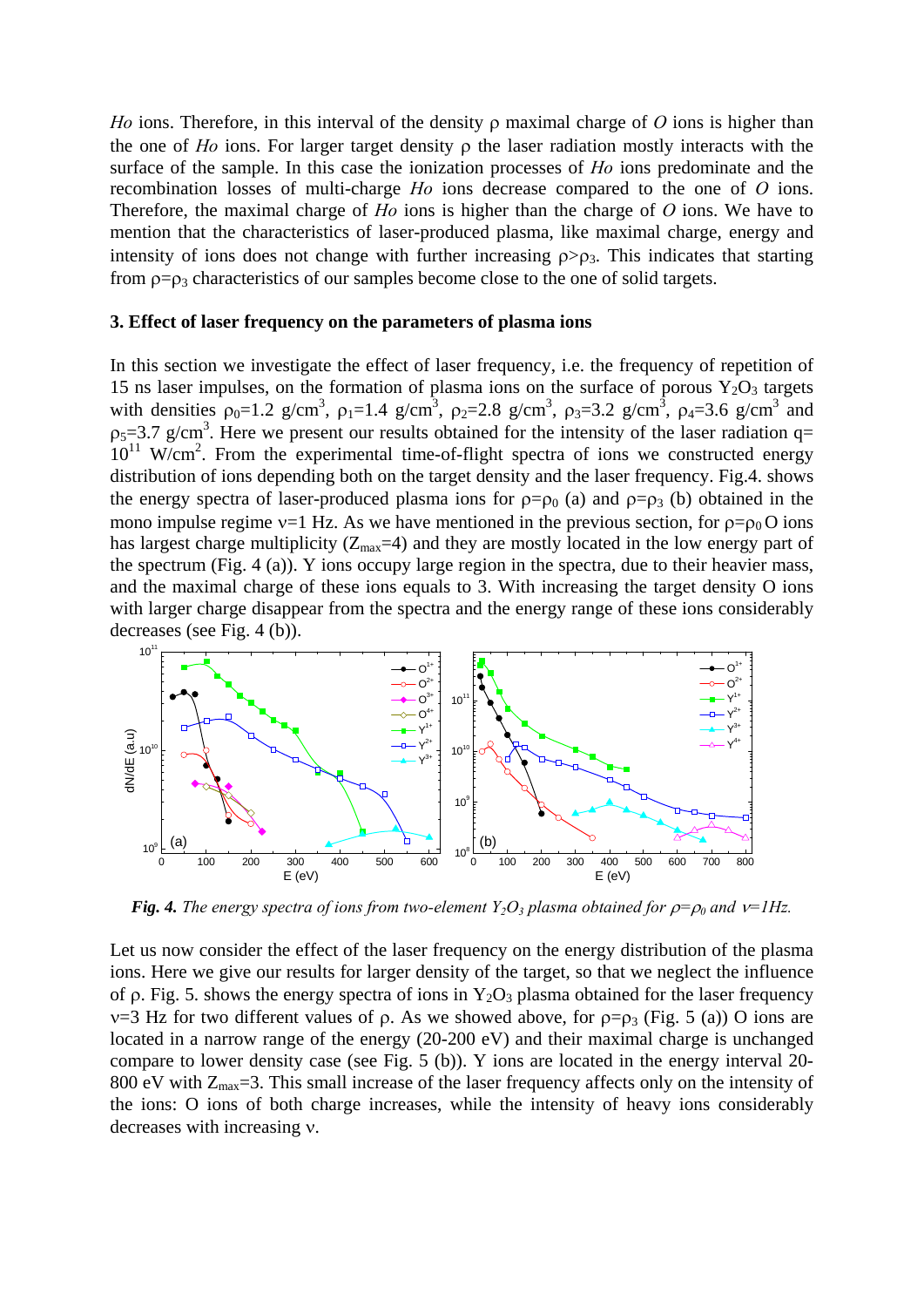

*Fig. 5. The energy distribution of ions in two-element Y<sub>2</sub>O<sub>3</sub> plasma obtained at*  $v=3$  *Hz and for two different target density:*  $\rho = \rho_3$  (*a*) and  $\rho = \rho_5$  (*b*).



*Fig. 6. The same as Fig. 5, but for*  $v=10$  *Hz.* 

Fig. 6 (a) shows the energy spectra of ions obtained for larger frequency of the laser ( $v=10$ Hz). The effect of the laser frequency is quite evident from this figure. First, O ions with charge Z=3 appears in the spectra. Second, the energy spectra of both light (O) and heavy (Y) ions expand to higher energies. Now O ions can be detected in the energy interval 20-350 eV and Y ions in the energy range 20-900 eV. Fig. 7 (a) shows how the maximal energy  $E_{\text{max}}$  of ions of different charge changes with ν for  $p=p_5$ . Interesting to note that with increasing ν Emax of oxygen ions and single charged Y ions increases first and for larger ν it decreases again. Whereas  $E_{\text{max}}$  of highly charged Y ions increases with v. The same dependence on the laser frequency is obtained for the intensity of the ions (see Fig. 7 (b)).



*<i>Fig. 7. The maximal energy (a) and the intensity (b) of*  $Y_2O_3$  *plasma ions as a function of v for*  $\rho = \rho_5$ *.*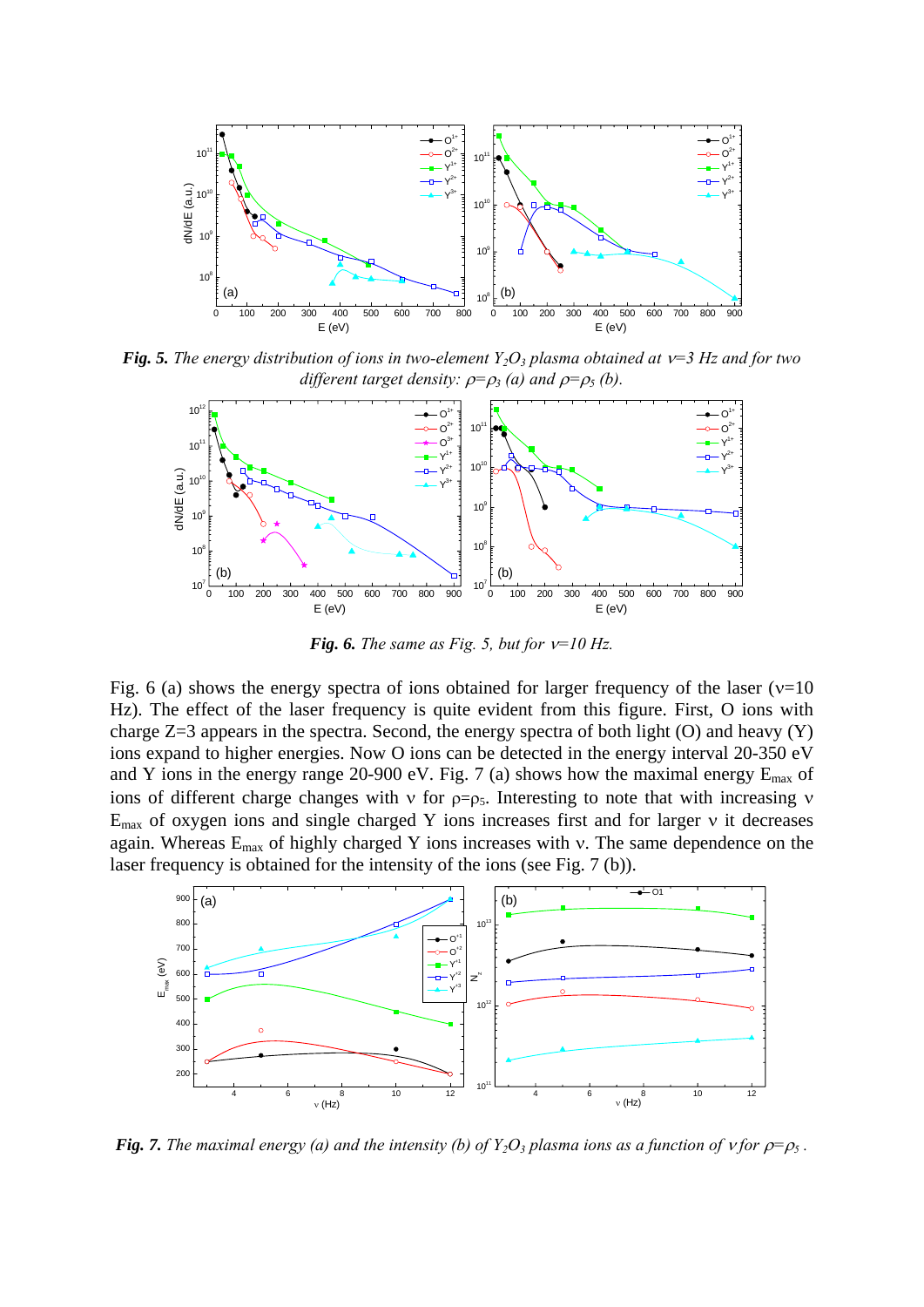We also studied the dependence of the impulse of the ions beam on the laser frequency. Tabs. I and II presents the duration of ions impulse *t* for different density of the target and laser frequency. From these data we see a nonlinear dependence of *t* on ν*.* For both kind of ions and for all charge multiplicity the largest impulse duration corresponds to the frequency  $v=5$  Hz.

|                | $1.4(gm/cm^{3})$ |      |      |      | $2.8(gm/cm^{3})$ |      |      |      | $3.7(gm/cm^{3})$ |      |      |      |  |
|----------------|------------------|------|------|------|------------------|------|------|------|------------------|------|------|------|--|
| Υ              | 3 Hz             | 5 Hz | 10Hz | 12   | 3 Hz             | 5 Hz | 10   | 12   | 3 Hz             | 5 Hz | 10   | 12   |  |
|                |                  |      |      | Hz   |                  |      | Hz   | Hz   |                  |      | Hz   | Hz   |  |
|                | 21.9             | 30.3 | 18.2 | 21.5 | 17.9             | 27.1 | 17.1 | 21.3 | 12               | 18.8 | 17.7 | 14.5 |  |
| $\overline{2}$ | 18.9             | 21.4 | 14.6 | 17.8 | 12.7             | 17.4 | 15.4 | 17.7 | 13.5             | 11.6 |      | 10.7 |  |
| 3              | 8.4              | 8.2  | 13.6 | 5.5  | 4.9              | 9    | 5.2  | 4.2  | 15               | 10   |      | 12.2 |  |
| $\overline{4}$ |                  |      |      |      |                  | 1.3  |      |      |                  |      |      |      |  |

Tab. I. Impulse duration of Y ions for different target density and laser frequency.

Tab. II. The same as Tab. I but for O ions.

|        | $1.4(gm/cm^{3})$ |      |      |               | $2.8(gm/cm^{3})$ |                 |                               |                        | $3.7(gm/cm^{3})$ |      |      |      |
|--------|------------------|------|------|---------------|------------------|-----------------|-------------------------------|------------------------|------------------|------|------|------|
|        | 3 Hz             | Hz   | 0Hz  | ┸ <del></del> | 3 Hz             | 5 <sub>Hz</sub> | 10                            | $1^{\circ}$            |                  | 5 Hz | 10   |      |
|        |                  |      |      | Hz            |                  |                 | Hz                            | Hz                     |                  |      | Hz   | Hz   |
|        |                  | 34.7 |      | 23.8          | 34.9             | 36.3            | 28.7                          | 30.8                   | 39               | 39.9 | 32.5 | 27.2 |
| ⌒<br>∸ | 24.5             | 29.8 | 24.9 | 29.1          |                  | 24.6            | $\overline{1}$ $\overline{0}$ | $\overline{ }$<br>ົາ 1 | 26.5             |      | 22.  | 36.3 |

We have found that the charge composition and the total current of the ions are strongly affected by the frequency of the laser. This is, to our understanding, due to the change of the focusing condition of the laser radiation on the surface of the targets. The radiation of the laser working in the frequency mode does not only heats the surface of the target but it also forms craters with noticeable sizes, which can strongly change the focusing condition of the laser radiation during the interaction process [2]. The later is due to the fact that the ionization process and the expansion of multi-charge ions take place at small time interval than the time between the impulses and additional thermal processes take place on the surface of the target. Therefore, by the change in the focusing condition – the place of the focal spot or formation of craters, as well as using laser in frequency mode, one can control charge and energy spectra of ions obtained from the surface of two-element targets under the action of laser radiation.

# **Conclusions**

We have studied the effect of target density, the interaction angle  $\alpha$  of laser radiation, as well as the effect of laser frequency on the parameters of plasma ions. For small angles  $(\alpha=0-18^0)$ the effect of  $\alpha$  is clearly seen in the maximal energy and the intensity of plasma ions – the maximal energy of ions decreases, the intensity of small charge ions decreases and the intensity of highly charged ions increases with increases with increasing  $\alpha$ . We relate this effect to the change in the recombination process during the plasma expansion, which is supported by the shift of the recombination maxima in the energy spectra to higher energies. Experimental results show the strong dependence of plasma parameters of the density of the target – the maximal charge for light ions is reached at low densities, while maximal charge of heavy ions is obtained at higher target densities. This effect is the results of nonequilibrium ionization processes in the plasma due to the changing of the volume, which